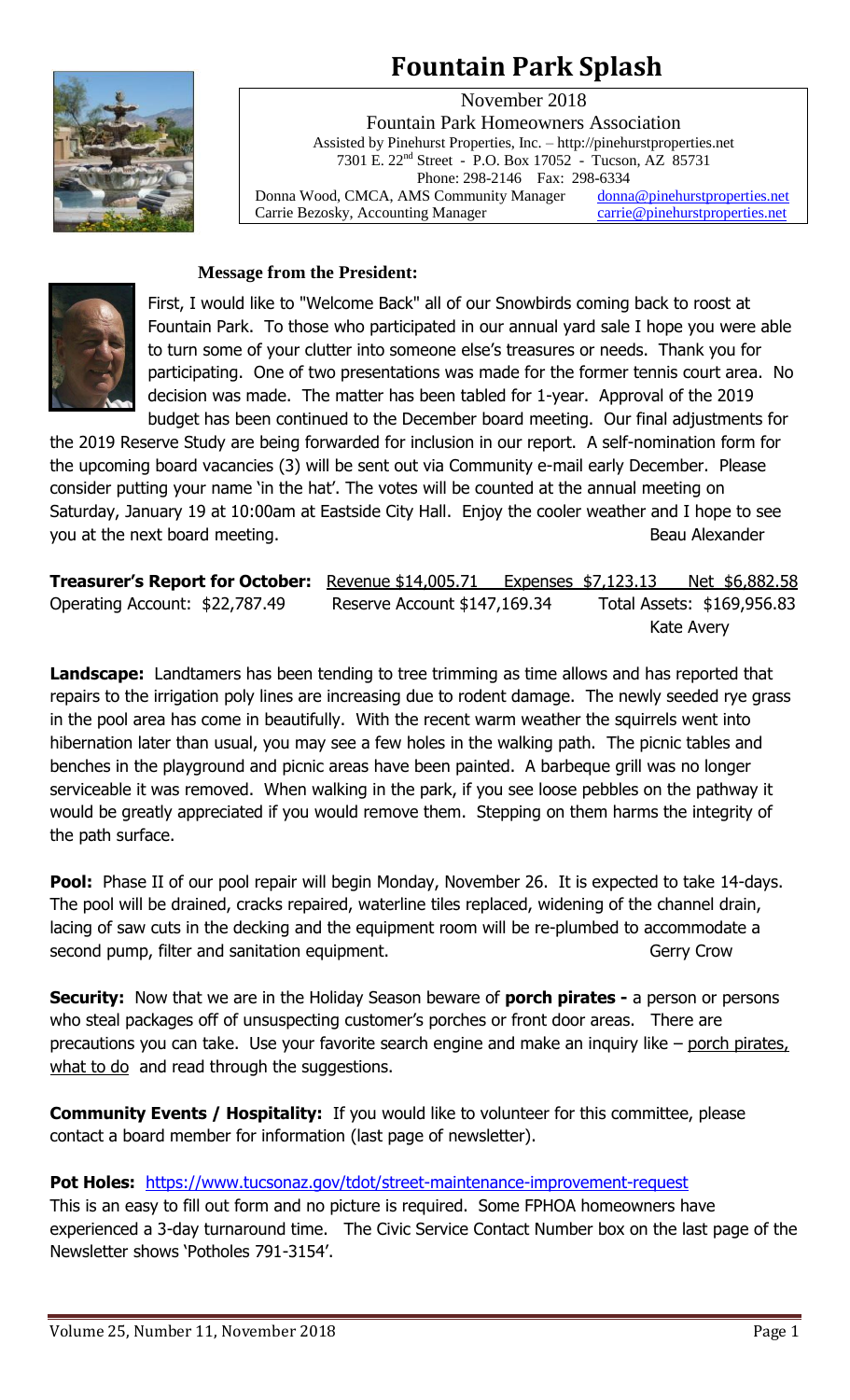Wishing you the happiness of good friends, the joy of a happy family, and the wonder of the holiday season. Have a memorable Thanksgiving.



**Holiday Lights Tour and Party:** Saturday, December 29 is our 2<sup>nd</sup> annual FPHOA Holiday Lights Tour and Party. The November 8 Community e-mail from our management company provided all the details: meet at the fountain at 6:15pm for the walking tour; RSVP for the party at Judi & Glenn's home; bring a snack and BYOB, votes will be tallied at the party.



**Raven sightings:** Have you seen ravens on the top of our fountain at the west entrance? In the fall you can see them high on the 'up drafts' over the Tanque Verde Wash. Few are fortunate to see this site. A group of ravens is called an "unkindness" or "conspiracy" which seems fitting, since ravens are traditionally considered creepy.

"He who asks a question is a fool for five minutes; he who does not ask a question remains a fool forever." Chinese Proverb

2018 Brush & Bulky pick-up dates are now posted on our web page: December 2 is our week for pick-up **To print this legal sized newsletter to letter size paper: in Print Settings find the option to select paper size. You may need to experiment.**.